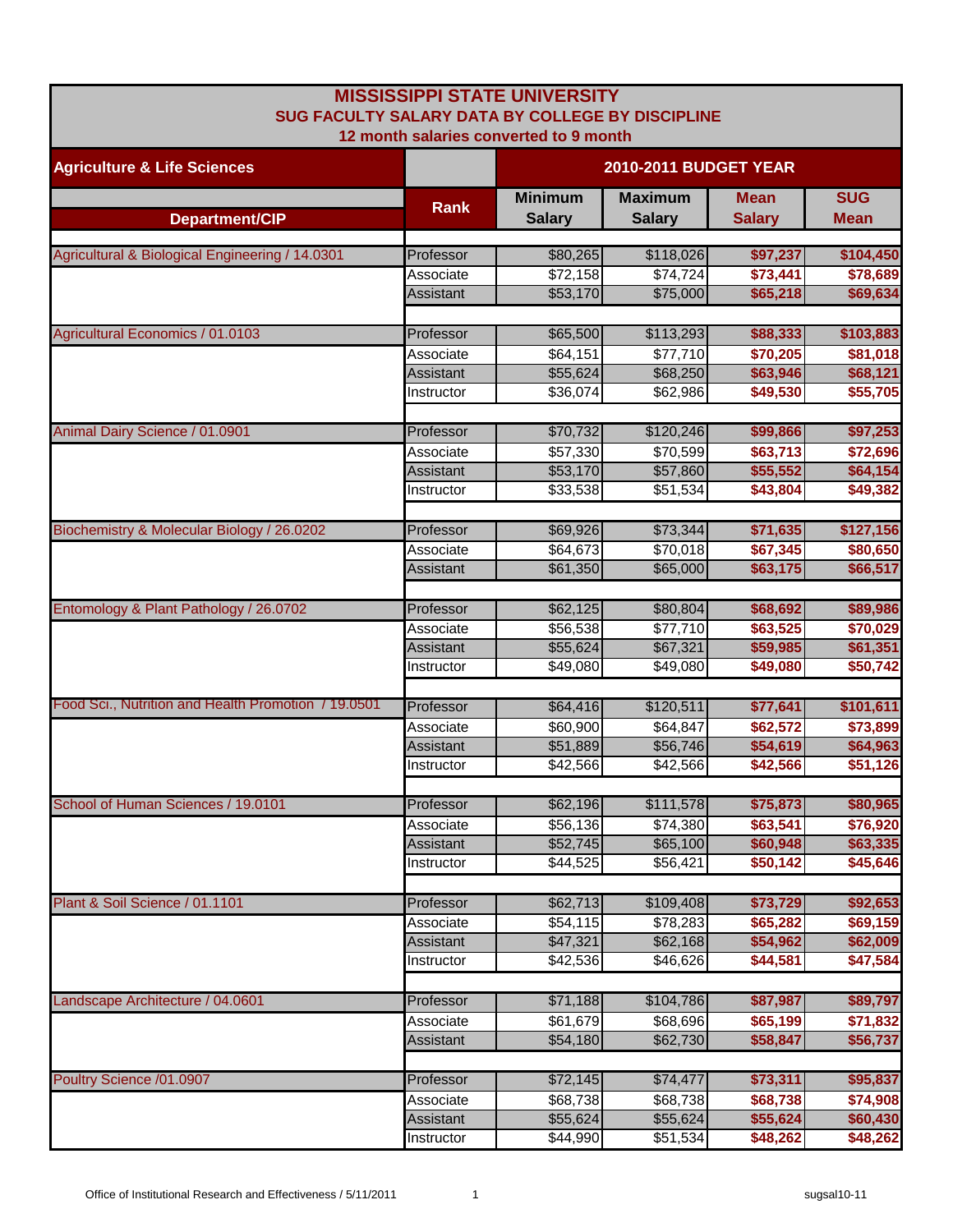| <b>MISSISSIPPI STATE UNIVERSITY</b><br>SUG FACULTY SALARY DATA BY COLLEGE BY DISCIPLINE<br>12 month salaries converted to 9 month |             |                                 |                                 |                              |                           |
|-----------------------------------------------------------------------------------------------------------------------------------|-------------|---------------------------------|---------------------------------|------------------------------|---------------------------|
| <b>Architecture, Art &amp; Design</b>                                                                                             |             |                                 | 2010-2011 BUDGET YEAR           |                              |                           |
| <b>Department/CIP</b>                                                                                                             | <b>Rank</b> | <b>Minimum</b><br><b>Salary</b> | <b>Maximum</b><br><b>Salary</b> | <b>Mean</b><br><b>Salary</b> | <b>SUG</b><br><b>Mean</b> |
| Art / 50.0101                                                                                                                     | Professor   | \$55,000                        | \$72,469                        | \$59,252                     | \$87,745                  |
|                                                                                                                                   | Associate   | \$48,360                        | \$88,753                        | \$59,835                     | \$63,392                  |
|                                                                                                                                   | Assistant   | \$40,015                        | \$49,000                        | \$44,629                     | \$52,697                  |
| Interior Design / 04.0501                                                                                                         | Professor   | $\overline{50}$                 | \$0                             | \$0                          | \$76,815                  |
|                                                                                                                                   | Associate   | \$0                             | \$0                             | \$0                          | \$67,325                  |
|                                                                                                                                   | Assistant   | \$0                             | \$0                             | \$0                          | \$43,701                  |
|                                                                                                                                   |             |                                 |                                 |                              |                           |
| School of Architecture / 04.0201                                                                                                  | Professor   | \$74,138                        | \$74,138                        | \$74,138                     | \$102,511                 |
|                                                                                                                                   | Associate   | \$58,593                        | \$78,750                        | \$67,224                     | \$75,692                  |
|                                                                                                                                   | Assistant   | \$50,000                        | \$72,000                        | \$56,340                     | \$62,347                  |
|                                                                                                                                   | Instructor  | \$41,714                        | \$55,000                        | \$48,357                     | \$46,635                  |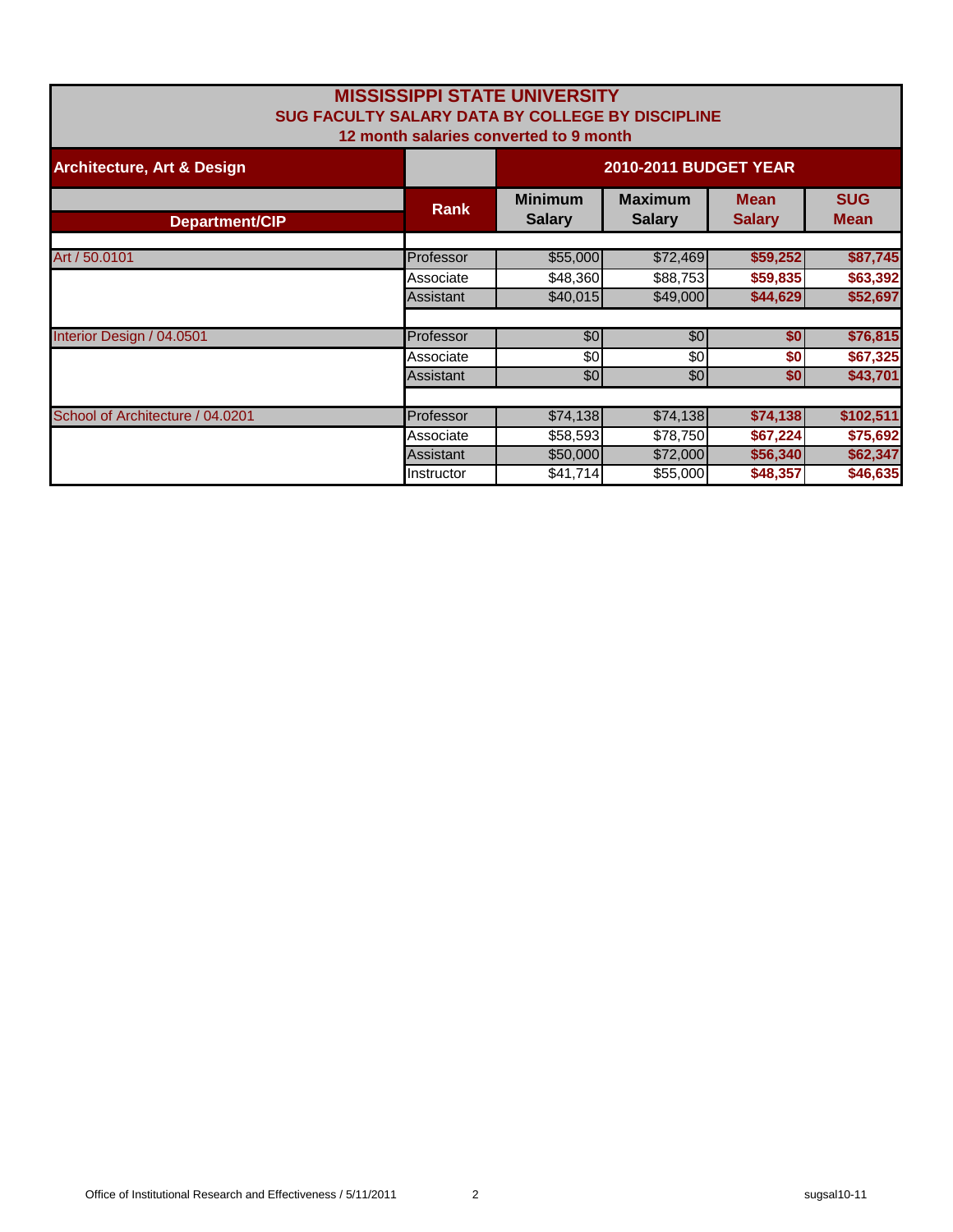|                               | <b>MISSISSIPPI STATE UNIVERSITY</b>              |                |                |                       |             |  |
|-------------------------------|--------------------------------------------------|----------------|----------------|-----------------------|-------------|--|
|                               | SUG FACULTY SALARY DATA BY COLLEGE BY DISCIPLINE |                |                |                       |             |  |
|                               | 12 month salaries converted to 9 month           |                |                |                       |             |  |
| <b>Arts &amp; Sciences</b>    |                                                  |                |                | 2010-2011 BUDGET YEAR |             |  |
|                               | <b>Rank</b>                                      | <b>Minimum</b> | <b>Maximum</b> | <b>Mean</b>           | <b>SUG</b>  |  |
| Department/CIP                |                                                  | <b>Salary</b>  | <b>Salary</b>  | <b>Salary</b>         | <b>Mean</b> |  |
|                               |                                                  |                |                |                       |             |  |
| Biological Sciences / 26.0101 | Professor                                        | \$77,687       | \$116,974      | \$89,784              | \$115,487   |  |
|                               | Associate                                        | \$66,000       | \$80,214       | \$73,054              | \$77,749    |  |
|                               | Assistant                                        | \$55,000       | \$55,000       | \$55,000              | \$66,808    |  |
|                               | Instructor                                       | \$34,000       | \$42,384       | \$37,125              | \$40,420    |  |
|                               |                                                  |                |                |                       |             |  |
| Chemistry / 40.0501           | Professor                                        | \$72,500       | \$152,161      | \$102,750             | \$125,769   |  |
|                               | Associate                                        | \$57,610       | \$86,630       | \$68,008              | \$77,160    |  |
|                               | Assistant                                        | \$53,988       | \$69,000       | \$60,747              | \$68,533    |  |
|                               | Instructor                                       | \$44,000       | \$49,080       | \$46,027              | \$45,618    |  |
|                               |                                                  |                |                |                       |             |  |
| Communication / 09.0101       | Professor                                        | \$63,235       | \$104,132      | \$81,199              | \$98,066    |  |
|                               | Associate                                        | \$56,453       | \$75,315       | \$65,256              | \$70,021    |  |
|                               | Assistant                                        | \$50,325       | \$58,000       | \$53,141              | \$58,486    |  |
|                               | Instructor                                       | \$31,392       | \$43,661       | \$36,310              | \$36,594    |  |
|                               |                                                  |                |                |                       |             |  |
| English / 23.0101             | Professor                                        | \$62,958       | \$83,436       | \$69,834              | \$98,862    |  |
|                               | Associate                                        | \$53,460       | \$71,420       | \$58,752              | \$68,323    |  |
|                               | Assistant                                        | \$45,000       | \$52,000       | \$47,193              | \$57,269    |  |
|                               | Instructor                                       | \$26,000       | \$45,000       | \$28,878              | \$36,393    |  |
|                               |                                                  |                |                |                       |             |  |
| Foreign Languages / 16.0101   | Professor                                        | \$79,399       | \$85,890       | \$82,645              | \$88,922    |  |
|                               | Associate                                        | \$50,056       | \$50,073       | \$50,065              | \$63,653    |  |
|                               | Assistant                                        | \$45,000       | \$50,000       | \$47,200              | \$54,340    |  |
|                               | Instructor                                       | \$26,000       | \$33,180       | \$27,893              | \$37,875    |  |
|                               |                                                  |                |                |                       |             |  |
| Geosciences / 40.0601         | Professor                                        | \$76,499       | \$98,214       | \$91,423              | \$115,163   |  |
|                               | Associate                                        | \$51,624       | \$82,274       | \$64,769              | \$77,414    |  |
|                               | <b>Assistant</b>                                 | \$50,000       | \$98,160       | \$56,884              | \$67,513    |  |
|                               | Instructor                                       | \$32,500       | \$49,639       | \$38,208              | \$39,580    |  |
|                               |                                                  |                |                |                       |             |  |
| <b>History / 54.0101</b>      | Professor                                        | \$84,000       | \$116,698      | \$98,256              | \$106,248   |  |
|                               | Associate                                        | \$55,178       | \$62,970       | \$60,462              | \$69,884    |  |
|                               | Assistant                                        | \$49,000       | \$56,000       | \$53,697              | \$55,700    |  |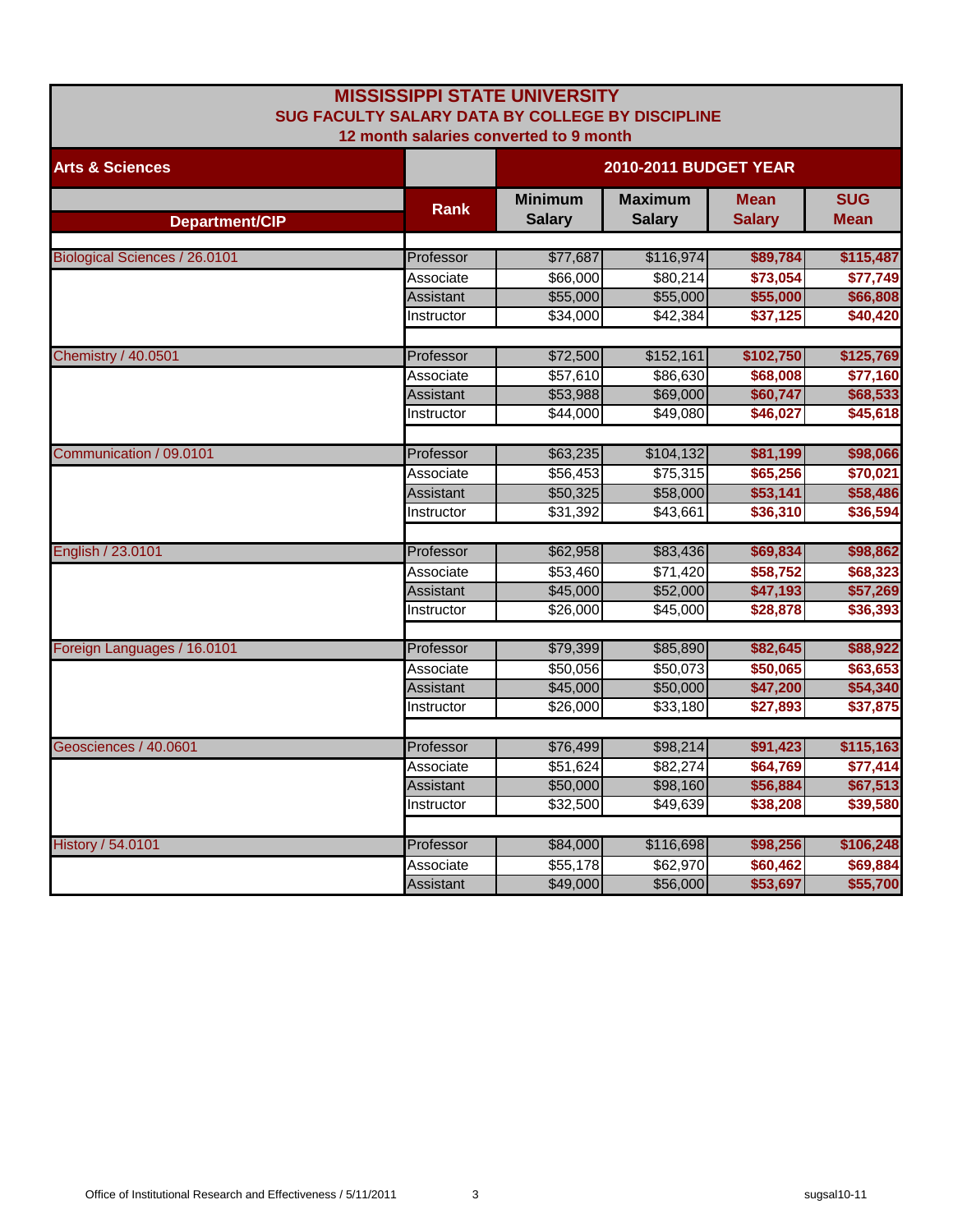|                                                     |                  | <b>MISSISSIPPI STATE UNIVERSITY</b>              |               |               |             |
|-----------------------------------------------------|------------------|--------------------------------------------------|---------------|---------------|-------------|
|                                                     |                  | SUG FACULTY SALARY DATA BY COLLEGE BY DISCIPLINE |               |               |             |
|                                                     |                  | 12 month salaries converted to 9 month           |               |               |             |
| <b>Arts &amp; Sciences</b>                          |                  | <b>2010-2011 BUDGET YEAR</b>                     |               |               |             |
|                                                     |                  | <b>Minimum</b>                                   | Maximum       | <b>Mean</b>   | <b>SUG</b>  |
| Department/CIP                                      | <b>Rank</b>      | <b>Salary</b>                                    | <b>Salary</b> | <b>Salary</b> | <b>Mean</b> |
| Mathematics & Statistics / 27.0101                  | Professor        | \$65,005                                         | \$114,520     | \$80,982      | \$106,896   |
|                                                     | Associate        | \$56,518                                         | \$70,000      | \$62,140      | \$74,593    |
|                                                     | Assistant        | \$44,633                                         | \$60,000      | \$54,483      | \$66,678    |
|                                                     | Instructor       | \$34,000                                         | \$34,234      | \$34,195      | \$41,198    |
| Philosophy & Religion / 38.0101                     | Professor        | \$65,832                                         | \$114,985     | \$88,040      | \$99,258    |
|                                                     | Associate        | \$53,089                                         | \$60,000      | \$56,545      | \$64,771    |
|                                                     | Assistant        | \$50,000                                         | \$52,000      | \$50,500      | \$54,171    |
|                                                     | Instructor       | \$28,000                                         | \$28,000      | \$28,000      | \$33,796    |
|                                                     |                  |                                                  |               |               |             |
| Physics & Astronomy / 40.0801                       | Professor        | \$66,895                                         | \$113,109     | \$80,278      | \$115,203   |
|                                                     | Associate        | \$62,114                                         | \$91,784      | \$70,418      | \$78,291    |
|                                                     | Assistant        | \$57,775                                         | \$59,355      | \$58,710      | \$70,267    |
|                                                     | Instructor       | \$37,838                                         | \$46,627      | \$42,233      | \$43,534    |
| Political Science & Public Administration / 45.1001 | Professor        | \$78,026                                         | \$130,880     | \$100,042     | \$114,260   |
|                                                     | Associate        | \$68,132                                         | \$73,903      | \$71,018      | \$77,391    |
|                                                     | <b>Assistant</b> | \$55,000                                         | \$63,000      | \$56,909      | \$62,515    |
|                                                     | Instructor       | \$37,000                                         | \$37,000      | \$37,000      | \$40,966    |
| Psychology / 42.0101                                | Professor        | \$86,924                                         | \$104,500     | \$94,491      | \$117,736   |
|                                                     | Associate        | \$62,973                                         | \$68,195      | \$65,048      | \$72,901    |
|                                                     | Assistant        | \$44,990                                         | \$63,750      | \$57,420      | \$64,463    |
|                                                     | Instructor       | \$35,000                                         | \$35,753      | \$35,271      | \$45,677    |
|                                                     |                  |                                                  |               |               |             |
| Sociology / 45.1101                                 | Professor        | \$76,200                                         | \$103,886     | \$85,326      | \$111,944   |
|                                                     | Associate        | \$59,000                                         | \$85,890      | \$76,927      | \$71,409    |
|                                                     | Assistant        | \$52,500                                         | \$69,530      | \$60,244      | \$60,607    |
| Anthropology & Middle Eastern Cultures / 45.0201    | Professor        | \$67,500                                         | \$76,000      | \$71,750      | \$101,980   |
|                                                     | Associate        | \$0                                              | \$0           | \$0           | \$71,703    |
|                                                     | Assistant        | \$50,000                                         | \$62,000      | \$56,667      | \$59,998    |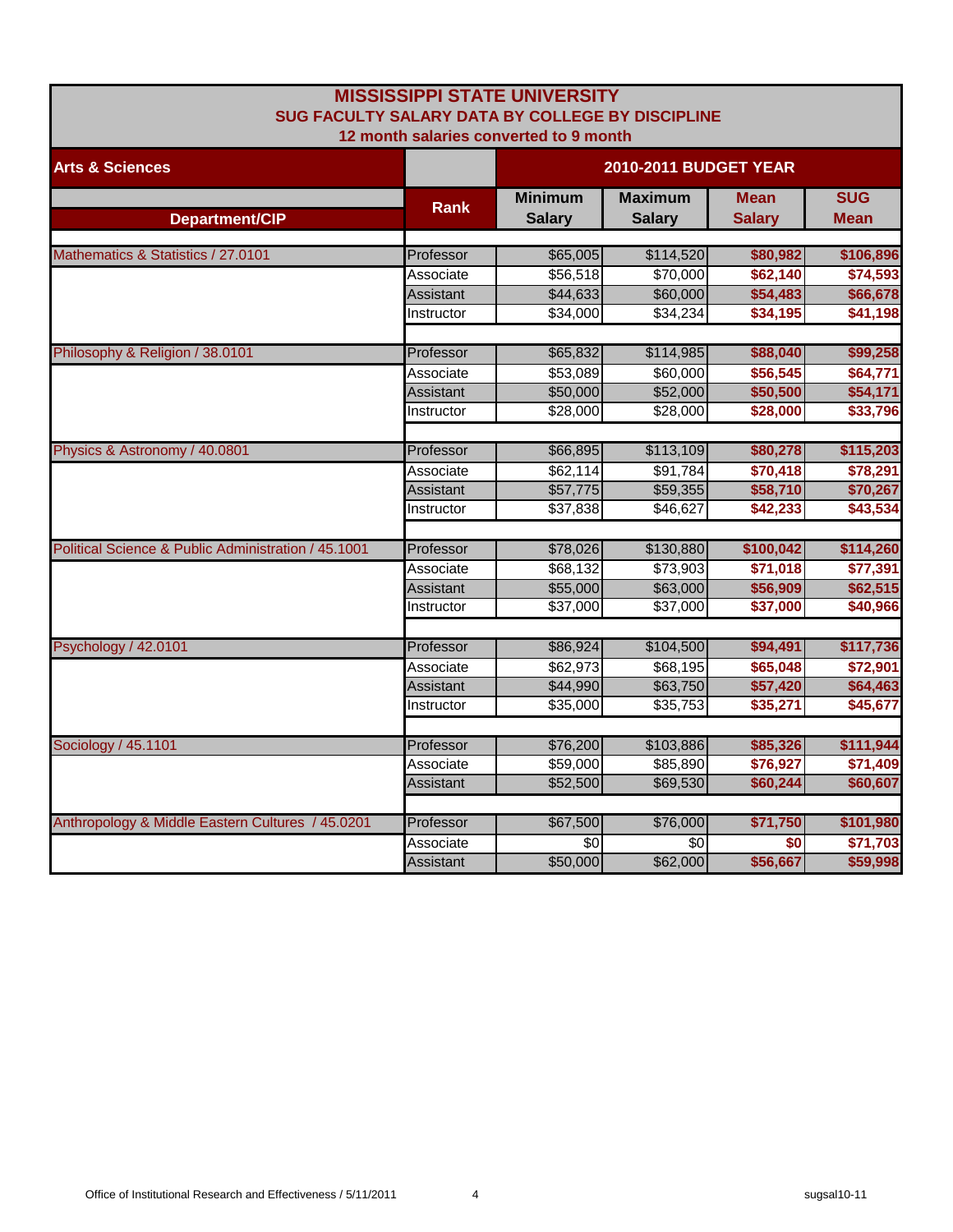| <b>MISSISSIPPI STATE UNIVERSITY</b><br>SUG FACULTY SALARY DATA BY COLLEGE BY DISCIPLINE<br>12 month salaries converted to 9 month |                       |                                 |                                 |                              |                           |
|-----------------------------------------------------------------------------------------------------------------------------------|-----------------------|---------------------------------|---------------------------------|------------------------------|---------------------------|
| <b>Business</b>                                                                                                                   | 2010-2011 BUDGET YEAR |                                 |                                 |                              |                           |
| Department/CIP                                                                                                                    | <b>Rank</b>           | <b>Minimum</b><br><b>Salary</b> | <b>Maximum</b><br><b>Salary</b> | <b>Mean</b><br><b>Salary</b> | <b>SUG</b><br><b>Mean</b> |
|                                                                                                                                   |                       |                                 |                                 |                              |                           |
| Finance & Economics / 52.0601                                                                                                     | Professor             | \$111,250                       | \$111,250                       | \$111,250                    | \$131,183                 |
|                                                                                                                                   | Associate             | \$73,000                        | \$150,666                       | \$86,571                     | \$89,475                  |
|                                                                                                                                   | Assistant             | \$120,000                       | \$132,500                       | \$126,250                    | \$97,697                  |
|                                                                                                                                   | Instructor            | \$46,314                        | \$85,000                        | \$58,785                     | \$53,317                  |
|                                                                                                                                   |                       |                                 |                                 |                              |                           |
| Management & Information Systems / 52.0201                                                                                        | Professor             | \$105,668                       | \$152,033                       | \$122,305                    | \$177,115                 |
|                                                                                                                                   | Associate             | \$85,824                        | \$112,221                       | \$101,838                    | \$132,639                 |
|                                                                                                                                   | Assistant             | \$99,000                        | \$109,000                       | \$103,400                    | \$128,737                 |
|                                                                                                                                   | Instructor            | \$42,700                        | \$60,000                        | \$51,567                     | \$66,734                  |
|                                                                                                                                   |                       |                                 |                                 |                              |                           |
| Marketing, Quantitative Analysis & Business Law                                                                                   | Professor             | \$76,265                        | \$117,118                       | \$101,075                    | \$164,730                 |
| /52.1401                                                                                                                          | Associate             | \$99,212                        | \$113,591                       | \$104,174                    | \$123,206                 |
|                                                                                                                                   | Assistant             | \$75,000                        | \$114,000                       | \$98,212                     | \$119,394                 |
|                                                                                                                                   | Instructor            | \$42,500                        | \$50,000                        | \$47,105                     | \$60,482                  |
|                                                                                                                                   |                       |                                 |                                 |                              |                           |
| School of Accountancy / 52.0301                                                                                                   | Professor             | \$108,329                       | \$108,329                       | \$108,329                    | \$168,530                 |
|                                                                                                                                   | Associate             | \$91,121                        | \$115,684                       | \$99,776                     | \$135,786                 |
|                                                                                                                                   | Assistant             | \$115,000                       | \$125,000                       | \$120,000                    | \$146,023                 |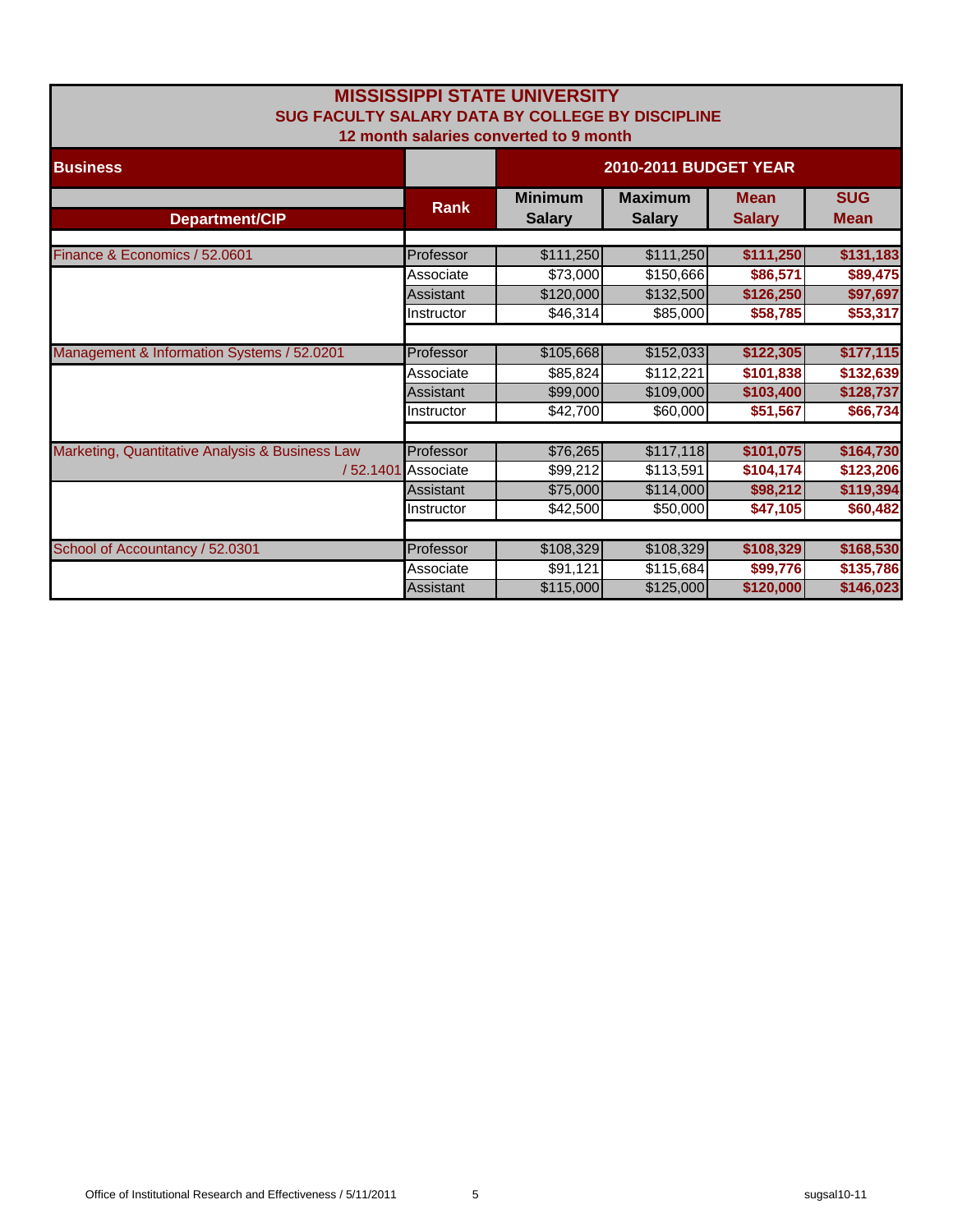| <b>MISSISSIPPI STATE UNIVERSITY</b><br>SUG FACULTY SALARY DATA BY COLLEGE BY DISCIPLINE<br>12 month salaries converted to 9 month |                     |                                 |                                 |                              |                           |  |  |
|-----------------------------------------------------------------------------------------------------------------------------------|---------------------|---------------------------------|---------------------------------|------------------------------|---------------------------|--|--|
| <b>Education</b>                                                                                                                  |                     | 2010-2011 BUDGET YEAR           |                                 |                              |                           |  |  |
| Department/CIP                                                                                                                    | <b>Rank</b>         | <b>Minimum</b><br><b>Salary</b> | <b>Maximum</b><br><b>Salary</b> | <b>Mean</b><br><b>Salary</b> | <b>SUG</b><br><b>Mean</b> |  |  |
| Counseling & Educational Psychology / 13.1101                                                                                     | Professor           | \$73,279                        | \$95,297                        | \$84,694                     | \$99,559                  |  |  |
|                                                                                                                                   | Associate           | \$56,791                        | \$59,264                        | \$57,723                     | \$69,364                  |  |  |
|                                                                                                                                   | Assistant           | \$50,000                        | \$66,000                        | \$53,182                     | \$60,253                  |  |  |
|                                                                                                                                   | Instructor          | \$42,000                        | \$46,289                        | \$44,145                     | \$44,321                  |  |  |
| Curriculum, Instruction & Special Education / 13.0301                                                                             | Professor           | \$65,836                        | \$92,025                        | \$76,590                     | \$96,512                  |  |  |
|                                                                                                                                   | Associate           | \$56,555                        | \$72,802                        | \$62,477                     | \$70,600                  |  |  |
|                                                                                                                                   | Assistant           | \$52,500                        | \$53,560                        | \$52,812                     | \$59,365                  |  |  |
|                                                                                                                                   | Instructor          | \$30,263                        | \$44,346                        | \$40,384                     | \$46,295                  |  |  |
|                                                                                                                                   |                     |                                 |                                 |                              |                           |  |  |
| <b>Instructional Systems &amp; Workforce Development</b>                                                                          | Professor           | \$65,875                        | \$90,872                        | \$82,246                     | \$82,246                  |  |  |
|                                                                                                                                   | / 13.1309 Associate | \$53,375                        | \$61,417                        | \$57,904                     | \$57,904                  |  |  |
|                                                                                                                                   | Assistant           | \$44,990                        | \$58,382                        | \$50,979                     | \$50,979                  |  |  |
|                                                                                                                                   | Instructor          | \$34,558                        | \$46,800                        | \$39,425                     | \$39,425                  |  |  |
| Kinesiology / 13.1314                                                                                                             | Professor           | \$67,055                        | \$94,070                        | \$80,563                     | \$88,879                  |  |  |
|                                                                                                                                   | Associate           | \$57,620                        | \$57,679                        | \$57,650                     | \$66,143                  |  |  |
|                                                                                                                                   | Assistant           | \$46,000                        | \$56,000                        | \$52,674                     | \$54,955                  |  |  |
|                                                                                                                                   | Instructor          | \$31,500                        | \$42,762                        | \$36,491                     | \$43,111                  |  |  |
| Leadership and Foundations / 13.0401                                                                                              | Professor           | \$66,498                        | \$77,077                        | \$71,788                     | \$105,840                 |  |  |
|                                                                                                                                   | Associate           | \$49,245                        | \$93,252                        | \$66,932                     | \$71,502                  |  |  |
|                                                                                                                                   | Assistant           | \$47,444                        | \$58,323                        | \$52,884                     | \$59,645                  |  |  |
|                                                                                                                                   |                     |                                 |                                 |                              |                           |  |  |
| Music / 50.0901                                                                                                                   | Professor           | \$57,853                        | \$94,639                        | \$69,346                     | \$89,001                  |  |  |
|                                                                                                                                   | Associate           | \$50,779                        | \$52,073                        | \$51,426                     | \$64,122                  |  |  |
|                                                                                                                                   | <b>Assistant</b>    | \$42,000                        | \$56,851                        | \$46,923                     | \$52,654                  |  |  |
|                                                                                                                                   | Instructor          | \$37,232                        | \$43,641                        | \$40,437                     | \$44,204                  |  |  |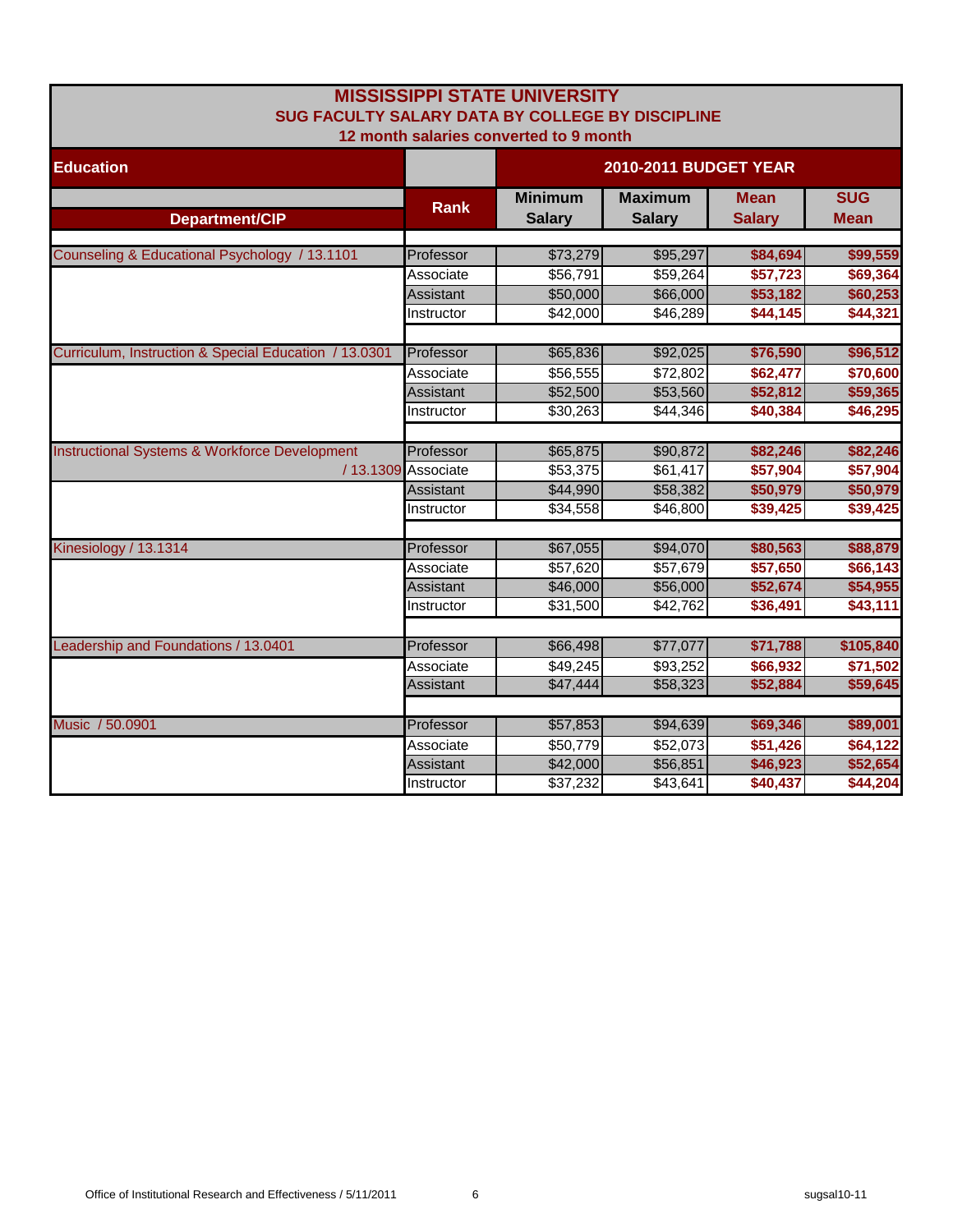|                                             | <b>MISSISSIPPI STATE UNIVERSITY</b><br>SUG FACULTY SALARY DATA BY COLLEGE BY DISCIPLINE |                              |                 |               |             |  |  |
|---------------------------------------------|-----------------------------------------------------------------------------------------|------------------------------|-----------------|---------------|-------------|--|--|
|                                             | 12 month salaries converted to 9 month                                                  |                              |                 |               |             |  |  |
| <b>Engineering</b>                          |                                                                                         | <b>2010-2011 BUDGET YEAR</b> |                 |               |             |  |  |
|                                             | <b>Rank</b>                                                                             | <b>Minimum</b>               | <b>Maximum</b>  | <b>Mean</b>   | <b>SUG</b>  |  |  |
| Department/CIP                              |                                                                                         | <b>Salary</b>                | <b>Salary</b>   | <b>Salary</b> | <b>Mean</b> |  |  |
| Aerospace Engineering / 14.0201             | Professor                                                                               | \$94,969                     | \$108,907       | \$100,782     | \$136,082   |  |  |
|                                             | Associate                                                                               | \$77,293                     | \$100,677       | \$87,230      | \$93,797    |  |  |
|                                             | Assistant                                                                               | \$47,444                     | \$76,259        | \$64,581      | \$80,868    |  |  |
|                                             | Instructor                                                                              | \$49,500                     | \$54,957        | \$52,229      | \$49,212    |  |  |
| School of Chemical Engineering / 14.0701    | Professor                                                                               | \$84,702                     | \$92,209        | \$88,456      | \$137,930   |  |  |
|                                             | Associate                                                                               | \$81,637                     | \$119,428       | \$92,190      | \$92,816    |  |  |
|                                             | Assistant                                                                               | \$30,062                     | \$74,617        | \$59,536      | \$81,062    |  |  |
| Civil & Environmental Engineering / 14.0801 | Professor                                                                               | \$120,246                    | \$127,174       | \$124,646     | \$125,756   |  |  |
|                                             | Associate                                                                               | \$74,419                     | \$83,175        | \$78,797      | \$90,365    |  |  |
|                                             | Assistant                                                                               | \$49,080                     | \$80,000        | \$68,775      | \$76,580    |  |  |
| Computer Science & Engineering / 11.0101    | Professor                                                                               | \$90,890                     | \$125,350       | \$112,663     | \$145,084   |  |  |
|                                             | Associate                                                                               | \$84,380                     | \$98,160        | \$87,927      | \$100,742   |  |  |
|                                             | Assistant                                                                               | \$53,170                     | \$80,850        | \$71,961      | \$87,291    |  |  |
|                                             | Instructor                                                                              | \$36,975                     | \$73,500        | \$50,637      | \$52,039    |  |  |
| Electrical & Computer Engineering / 14.1001 | Professor                                                                               | \$91,616                     | \$160,807       | \$121,139     | \$138,421   |  |  |
|                                             | Associate                                                                               | \$53,170                     | \$93,575        | \$81,027      | \$94,402    |  |  |
|                                             | Assistant                                                                               | \$49,080                     | \$85,000        | \$70,474      | \$83,870    |  |  |
| <b>General Engineering / 14.0101</b>        | Professor                                                                               | \$0                          | \$0             | \$0           | \$117,710   |  |  |
|                                             | Associate                                                                               | $\sqrt{6}$                   | $\sqrt{6}$      | \$0           | \$86,567    |  |  |
|                                             | <b>Assistant</b>                                                                        | \$0                          | $\overline{60}$ | \$0           | \$71,585    |  |  |
|                                             | Instructor                                                                              | \$3,000                      | \$44,505        | \$35,835      | \$47,350    |  |  |
| Industrial & Systems Engineering / 14.3501  | Professor                                                                               | \$96,440                     | \$128,663       | \$105,751     | \$136,971   |  |  |
|                                             | Associate                                                                               | \$80,218                     | \$83,625        | \$81,448      | \$92,478    |  |  |
|                                             | Assistant                                                                               | \$55,624                     | \$74,150        | \$67,758      | \$76,175    |  |  |
|                                             | Instructor                                                                              | \$83,549                     | \$83,549        | \$83,549      | \$52,706    |  |  |
| Mechanical Engineering / 14.1901            | Professor                                                                               | \$90,188                     | \$169,859       | \$121,048     | \$129,176   |  |  |
|                                             | Associate                                                                               | \$81,113                     | \$84,180        | \$83,158      | \$91,790    |  |  |
|                                             | Assistant                                                                               | \$55,624                     | \$80,000        | \$68,862      | \$80,154    |  |  |
|                                             | Instructor                                                                              | \$57,750                     | \$57,750        | \$57,750      | \$58,868    |  |  |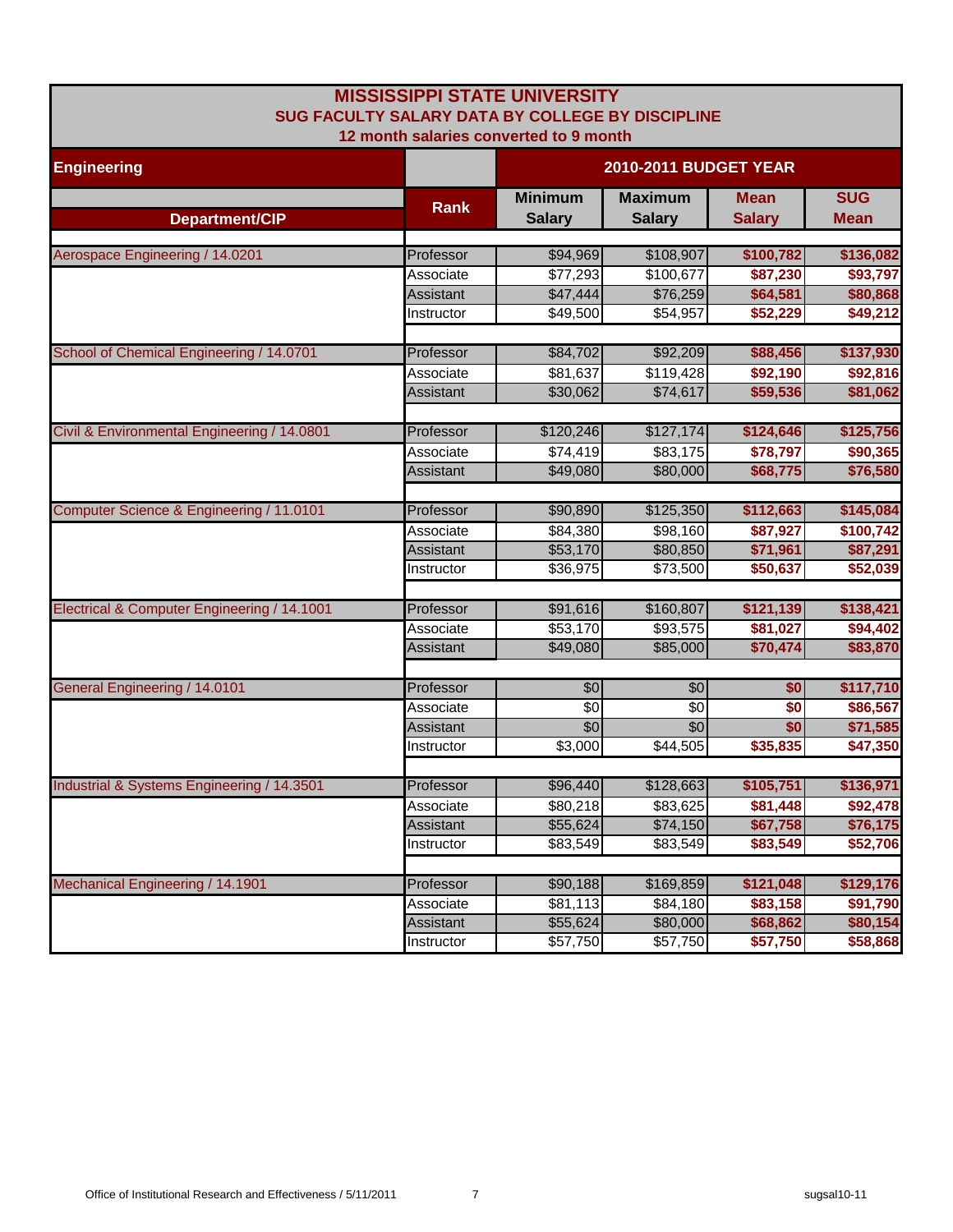| <b>MISSISSIPPI STATE UNIVERSITY</b><br>SUG FACULTY SALARY DATA BY COLLEGE BY DISCIPLINE<br>12 month salaries converted to 9 month |                  |                                 |                                 |                              |                           |  |
|-----------------------------------------------------------------------------------------------------------------------------------|------------------|---------------------------------|---------------------------------|------------------------------|---------------------------|--|
| <b>Forest Resources</b>                                                                                                           |                  |                                 | 2010-2011 BUDGET YEAR           |                              |                           |  |
| Department/CIP                                                                                                                    | <b>Rank</b>      | <b>Minimum</b><br><b>Salary</b> | <b>Maximum</b><br><b>Salary</b> | <b>Mean</b><br><b>Salary</b> | <b>SUG</b><br><b>Mean</b> |  |
|                                                                                                                                   |                  |                                 |                                 |                              |                           |  |
| Forestry / 03.0501                                                                                                                | Professor        | \$68,079                        | \$110,430                       | \$77,318                     | \$91,244                  |  |
|                                                                                                                                   | Associate        | \$61,393                        | \$64,800                        | \$63,231                     | \$68,416                  |  |
|                                                                                                                                   | <b>Assistant</b> | \$53,170                        | \$70,085                        | \$58,320                     | \$58,971                  |  |
| Forest Products / 03.0509                                                                                                         | Professor        | \$66,035                        | \$110,430                       | \$76,922                     | \$83,699                  |  |
|                                                                                                                                   | Assistant        | \$44,092                        | \$60,500                        | \$55,710                     | \$73,652                  |  |
|                                                                                                                                   |                  |                                 |                                 |                              |                           |  |
| Wildlife, Fisheries & Aquaculture / 03.0601                                                                                       | Professor        | \$66,652                        | \$121,734                       | \$82,521                     | \$83,683                  |  |
|                                                                                                                                   | Associate        | \$52,989                        | \$65,766                        | \$59,594                     | \$61,689                  |  |
|                                                                                                                                   | Assistant        | \$55,624                        | \$60,750                        | \$57,039                     | \$59,953                  |  |
|                                                                                                                                   | Instructor       | \$49,080                        | \$49,080                        | \$49,080                     | \$46,689                  |  |